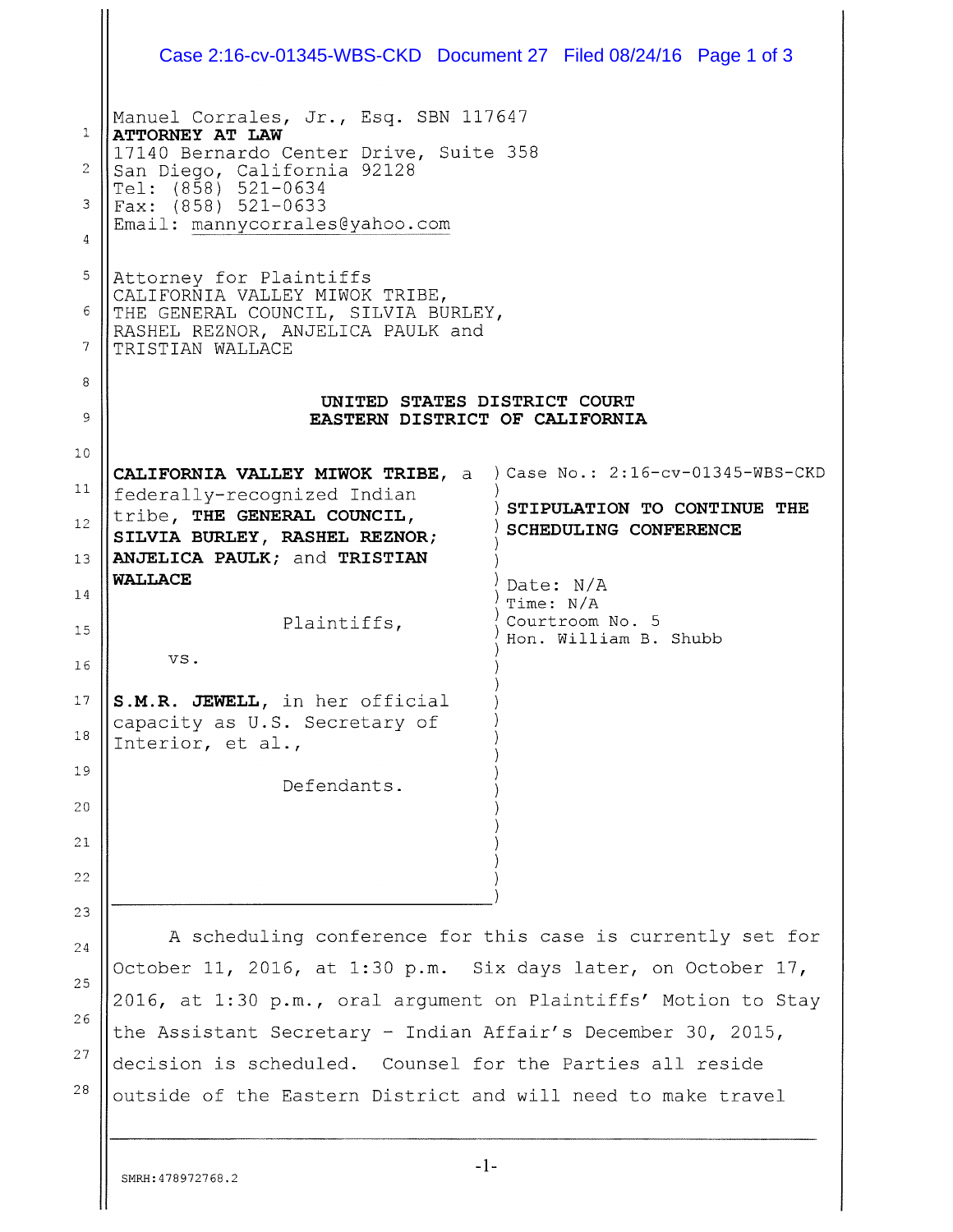## Case 2:16-cv-01345-WBS-CKD Document 27 Filed 08/24/16 Page 2 of 3

arrangements to attend both dates. Given the short amount of  $\overline{1}$ time between the two dates, the Parties believe that continuing  $\overline{2}$ the scheduling conference to occur on the same day and time as 3 the motion to stay will promote judicial efficiency and conserve  $\overline{4}$ the Parties' resources. Therefore, pursuant to Fed. R. Civ. P. 5 16, Local Rules 143 and 240, and the Court's Standard 6 Information, the Parties stipulate as follows: 1. That the scheduling conference originally set for 7  $8 \parallel$ October 11, 2016, at 1:30 p.m. be continued to October 17, 2016, at 1:30 p.m.  $\mathbf{Q}$  $10$ Dated: August 24, 2016  $11$  $12$ Respectfully submitted, 13 14 15 Manuel Corrales, Jr., Esq. 16 || SBN 117647 ATTORNEY AT LAW <sup>17</sup> 17140 Bernardo Center Drive Suite 358 <sup>18</sup> San Diego, California 92128 Tel: (858) 521—0634 Fax: (858) 521—0633 19 Email: mannycorrales@yahoo.com 20 Attorney For Plaintiffs California Valley 21 Miwok Tribe, The General Council, Silvia Burley, Rashel Reznor, Anjelica Paulk and 22 Tristian Wallace 23 24 25 26 27 28